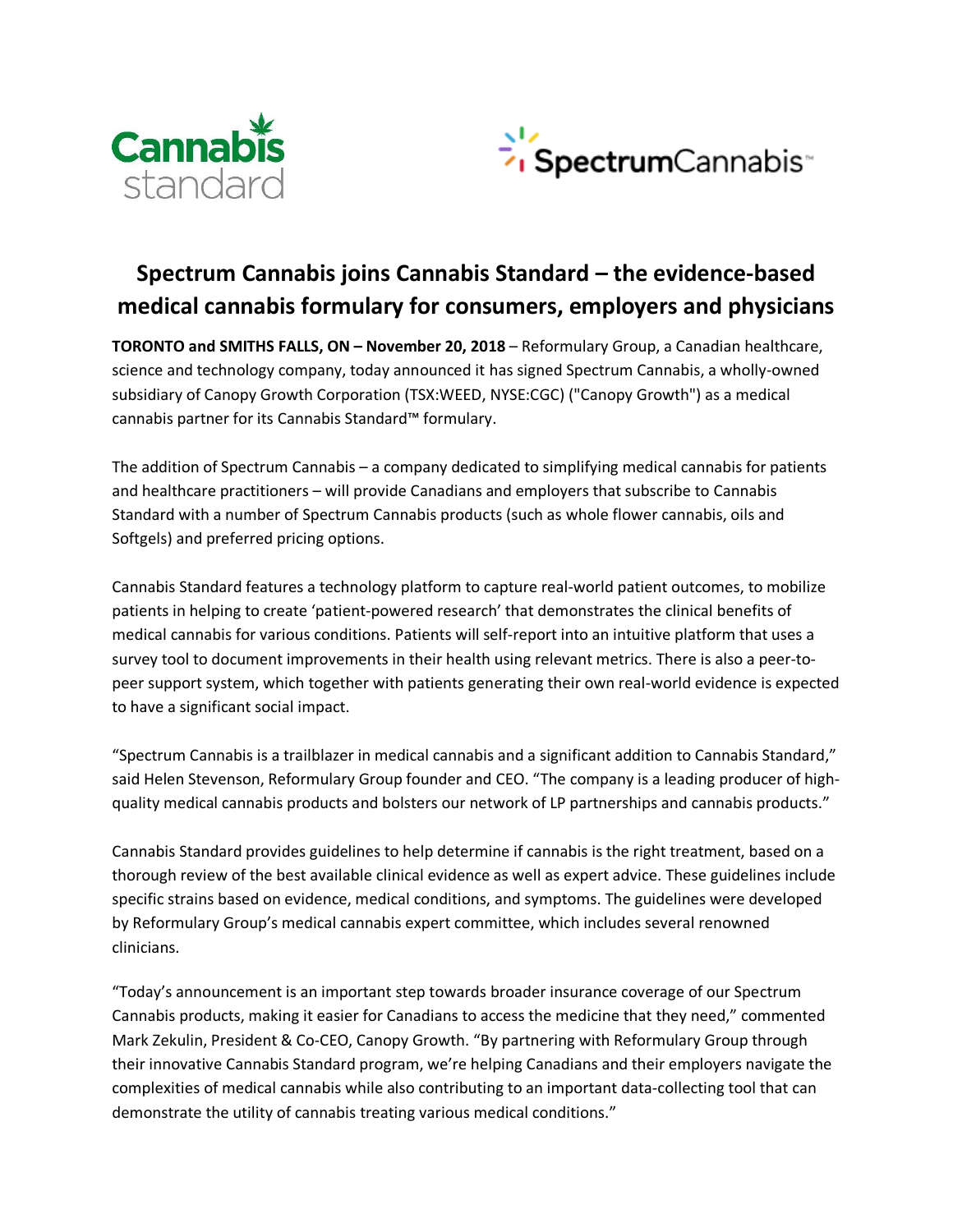# **About Reformulary Group**

Founded in 2011, Reformulary Group is an expert-led healthcare technology company focused on helping Canadians and companies make smart drug and medical cannabis choices, and ensuring drug plan sustainability. The company's proprietary list, the Reformulary®, is a subscription-based service offered to Canadian employers. The Reformulary provides doctors and nurse practitioners with valuable comparative drug information, reviewed and vetted by an independent committee of doctors and pharmacists from across Canada. The company's award-winning DrugFinder™ provides reliable information to empower patients to make smart drug choices. Reformulary Group also developed Cannabis Standard, a digital platform that provides guidelines for medical cannabis use based on evidence and expert advice. Cannabis Standard enables smart medical cannabis choices by Canadians. For more information visit www.reformulary.com.

#### **About Spectrum Cannabis**

Spectrum Cannabis, a wholly-owned subsidiary of Canopy Growth, is dedicated to simplifying medical cannabis for patients and healthcare practitioners. Spectrum Cannabis is an international medical business which interfaces with healthcare professionals and patients around the world. Founded in Canada, Spectrum Cannabis operates in Australia, South America, Africa and across Europe. Spectrum Cannabis products are available in a wide range of potencies and formats designed to simplify the dialogue around strength and dosage by applying a colour-coded Spectrum to categorize medical cannabis according to THC and CBD levels. Its product lineup includes whole flower cannabis, oils and new innovations such as Softgels. Through product simplification, easy dosing formats, and ongoing education of healthcare professionals, Spectrum Cannabis is committed to improving the lives of medical cannabis patients around the globe.

### **About Canopy Growth Corporation**

Canopy Growth is a world-leading diversified cannabis and hemp company, offering distinct brands and curated cannabis varieties in dried, oil and Softgel capsule forms. From product and process innovation to market execution, Canopy Growth is driven by a passion for leadership and a commitment to building a world-class cannabis company one product, site and country at a time. The Company has operations in 12 countries across five continents. The Company is proudly dedicated to educating healthcare practitioners, conducting robust clinical research, and furthering the public's understanding of cannabis, and through its wholly owned subsidiary, Canopy Health Innovations, has devoted millions of dollars toward cutting edge, commercializable research and IP development. Through partly owned subsidiary Canopy Rivers Corporation, the Company is providing resources and investment to new market entrants and building a portfolio of stable investments in the sector. From our historic public listing on the Toronto Stock Exchange and New York Stock Exchange to our continued international expansion, pride in advancing shareholder value through leadership is engrained in all we do at Canopy Growth. Canopy Growth has established partnerships with leading sector names including cannabis icon Snoop Dogg, breeding legends DNA Genetics and Green House seeds, and Fortune 500 alcohol leader Constellation Brands, to name but a few. Canopy Growth operates ten licensed cannabis production sites with over 4.3 million square feet of production capacity, including over 500,000 square feet of GMP certified production space. For more information visi[t www.canopygrowth.com.](http://www.canopygrowth.com/)